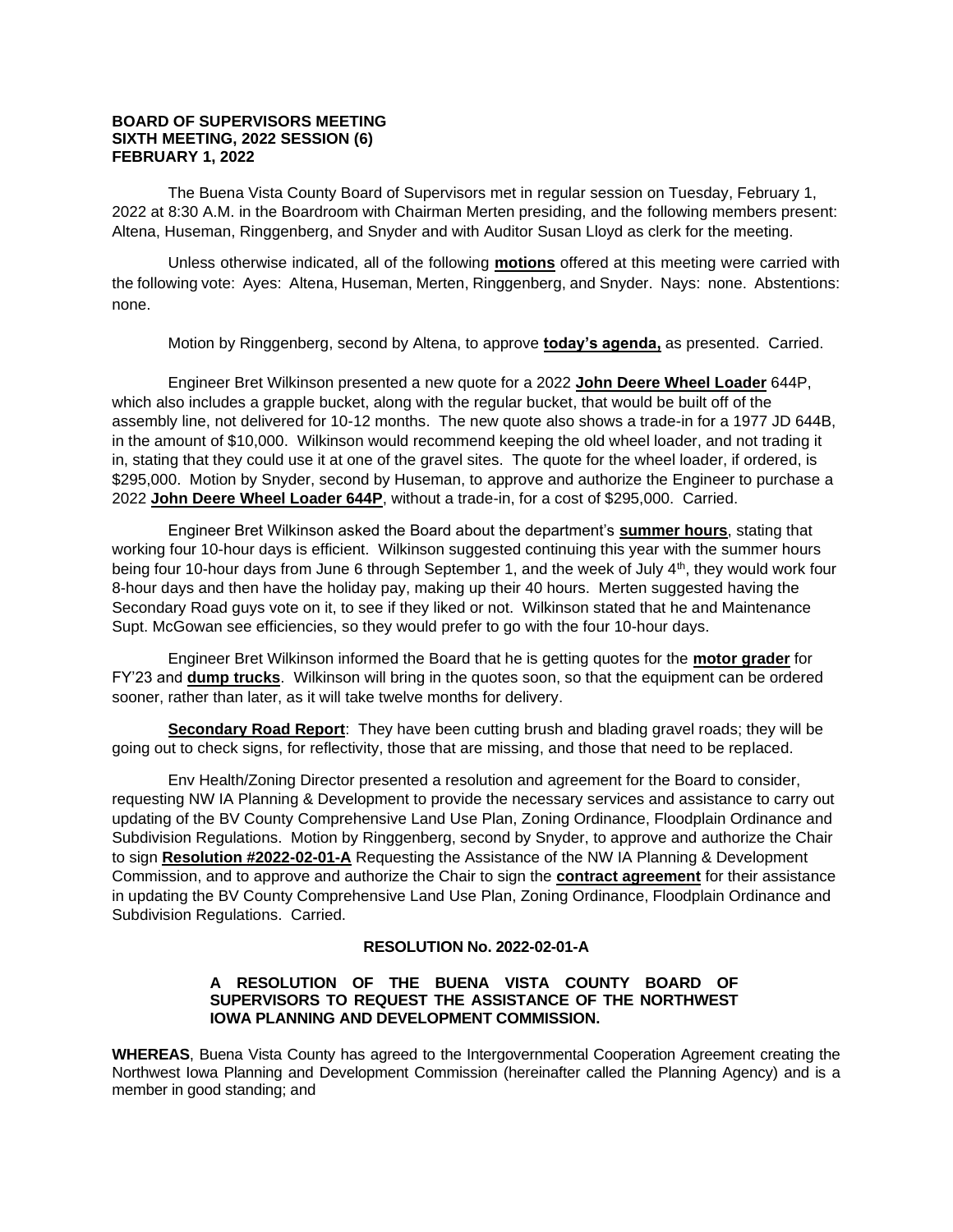**WHEREAS**, the County wishes to engage the Planning Agency to provide certain technical and professional services in connection with the…

#### **Updating of the Buena Vista County Comprehensive Land Use Plan, Zoning Ordinance, Subdivision Regulations and Flood Plain Ordinance**

**WHEREAS**, Article III.E of the Intergovernmental Cooperation Agreement gives the Planning Agency the responsibilities outlined in Chapter 28I, Code of Iowa;

**NOW THEREFORE**, it is hereby resolved by the Buena Vista County Board of Supervisors that the Planning Agency be requested to provide staff assistance in the above-mentioned project; and

**THAT**, the Board of Supervisors understands and will comply with Policy Council guidelines regarding the assessments of costs of the Planning Agency staff assistance.

Passed, approved and adopted this 1<sup>st</sup> day of February 2022

/s/ Paul Merten, Chairman, BV County Board of Supervisors……………Attest: Susan K. Lloyd, County Auditor

Tom Schuetz, Alera Group, was present, and reviewed the self-funded portion of the County **health insurance rates**, with Stille Pierce & Pertzborn representatives, Mike Pertzborn and Tony Pertzborn present, along with the following members of the Insurance Committee and Department Heads: Mark Van Hooser (virtual), Rob Danielson (virtual), Yvonne Sandhoff, Kory Elston (virtual), Bret Wilkinson, Angie Wilkinson (virtual), Curt Reis, Jason Butler, Greg Johnson (virtual), and Stacy Blee (virtual). The increase Schuetz calculated based on projected costs, leaving everything as is, would be 5.19%, with a cost increase of \$113,840. Schuetz stated that if the Safe-T Fund were increased, then the increase would be 7.40%, for a cost increase of \$162,293. No action was taken, this will be discussed at the February 15th board meeting.

Motion by Huseman, second by Ringgenberg, to approve the **minutes** of 1/25/22, as printed, today's **claims approval list**, **stamped drainage warrant register** and the following **reports:** None. Carried.

Drainage Engineer Brian Blomme presented the Board with a resolution to consider by the BV County Drainage District on construction of a hazardous liquid pipeline over, across, or beneath county drainage districts. Blomme created the resolution from the one in 2015 used for the Dakota Access Pipeline. Blomme stated that the cost of the crossing in 2015 were \$7,500/crossing, and it would increase to \$9,000/crossing in 2022. Blomme stated that there are 22 crossings for the drainage districts, with the Navigator Pipeline, which would be a total cost to the pipeline of \$198,000. Motion by Snyder, second by Ringgenberg, to approve and authorize the Supervisors to all sign **Resolution #2022-02-01-B** BV Drainage Districts on Construction of a Hazardous Liquid Pipeline over, across, or beneath County Drainage Districts. Ayes: Altena, Huseman, Merten, Ringgenberg, Snyder. Nays: None. Motion carried.

### **RESOLUTION #2022-02-01-B RESOLUTION BY BUENA VISTA DRAINAGE DISTRICTS ON CONSTRUCTION OF A HAZARDOUS LIQUID PIPELINE OVER, ACROSS, OR BENEATH COUNTY DRAINAGE DISTRICTS**

**WHEREAS,** the Board of Supervisors, as trustees of individual drainage districts, (hereinafter Board) is responsible for the maintenance and management of the drainage districts, levee districts, multi-county drainage districts, and multi-county levee districts established under Iowa Code Chapter 468 and located within Buena Vista County; and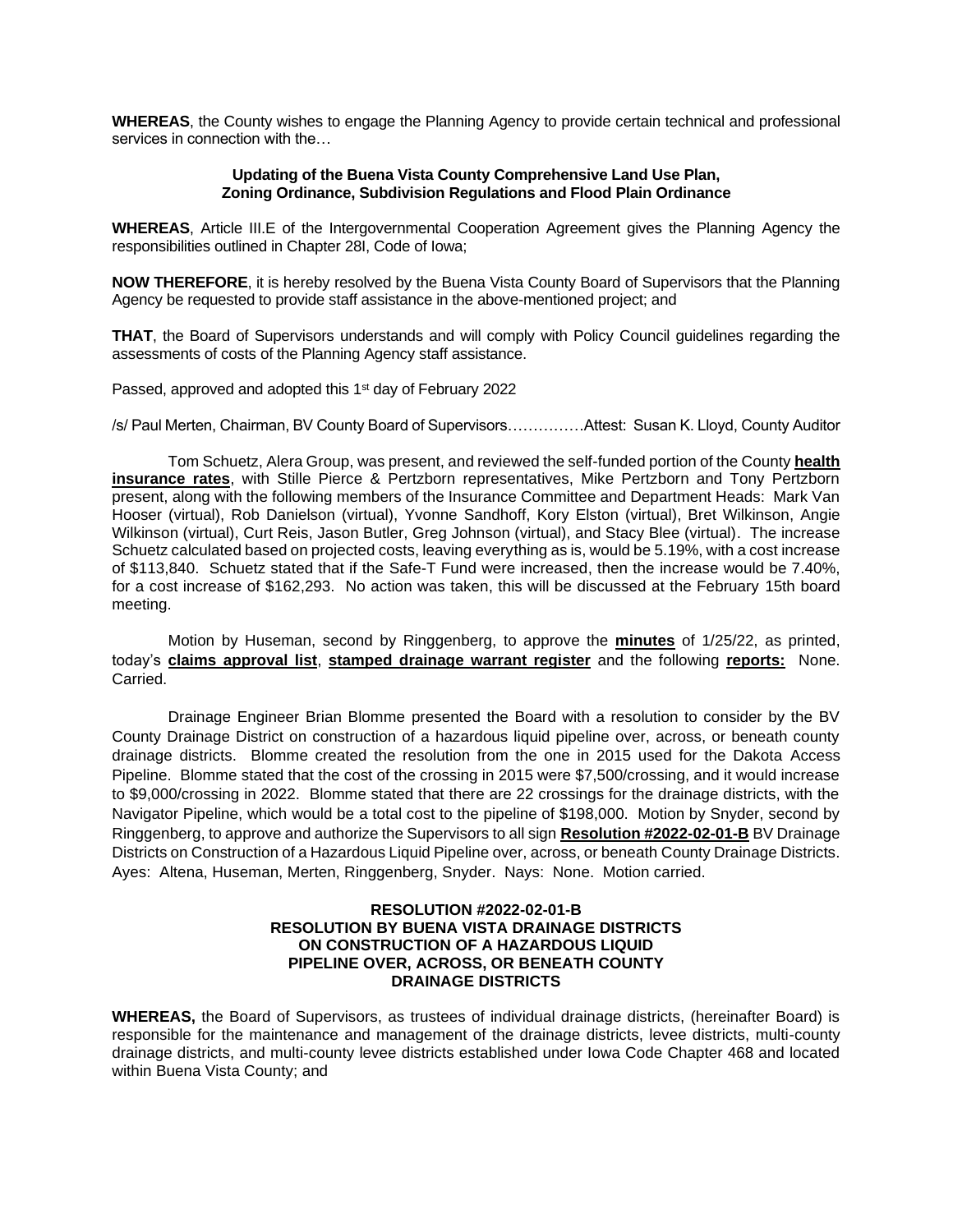**WHEREAS,** Iowa Code Section 468.2 provides: "That drainage of surface waters from agricultural lands and all other lands or the protection of such lands from overflow shall be presumed to be a public benefit and conducive to the public health, convenience and welfare;" and

**WHEREAS,** Drainage and levee districts are funded by the significant investment of benefitted landowners to drain and protect the ground to increase yields; and

**WHEREAS,** it is the duty of the Board to protect the investments made by landowners in drainage district, levee districts, and lands that would benefit from being drained; and

**WHEREAS,** Iowa Code Section 468.186 specifically addresses a proposed pipeline installation on, over, across, or beneath the right-of-way of any drainage or levee district; and

**WHEREAS,** Iowa Code Section 468.186 mandates that a pipeline applicant, before beginning construction, obtain from the governing body of the drainage or levee district an easement to cross the district's right-ofway; and

**WHEREAS,** Iowa Code Section 468.186 provides that the governing body of the drainage or levee district may, as a condition of granting such easement, attach thereto such additional conditions as the district's governing body deems necessary; and

**WHEREAS,** it is in the best interest of the public health, convenience and welfare for the Board to establish these additional conditions necessary for the Board to grant easements across drainage district, levee district, multi-county drainage district, and multi-county levee district right of way and to determine the applicability of such conditions to other lands contained within a drainage or levee district; and

**WHEREAS,** the Board has obtained input from the public, its counsel, drainage engineers, and from an interested company in order to make an informed determination of what conditions are necessary.

### **NOW THEREFORE BE IT RESOLVED**

That in addition to the requirements in Iowa Code Chapter 468, Iowa Code Chapter 478B, and Iowa Administrative Code chapters 199 IAC 9 and 13, the Board instructs the Drainage District attorney to include the following conditions, pursuant to Iowa Code Section 468.186, in any easement entered into or proposed for Board approval which provides easement rights for Construction of a Hazardous Liquid Pipeline Over, Across, or Beneath County Drainage Districts and which involve drainage district, levee district, multi-county drainage district, and multi-county levee district right-of-way.

## **REQUIREMENTS FOR CONSTRUCITON OF A HAZARDOUS LIQUID PIPELINE OVER, ACROSS, OR BENEATH COUNTY DRAINAGE DISTRICTS**

The Applicant shall file an Application for an Easement for Construction of a Hazardous Liquid Pipeline Over, Across, or Beneath County Drainage Districts with each applicable district, listing each crossing or crossings associated with a single project of Drainage District Infrastructure and, upon agreement to such an Easement, shall be governed by these Requirements in the Easement and shall comply with all conditions contained therein.

### **1) Definitions**

- a. Applicant the entity requesting an Easement for Construction of a Hazardous Liquid Pipeline Over, Across, or Beneath County Drainage District. The Applicant filing the Application must be the owner of the Project. Applicant includes any and all assignees and successors in interest.
- b. Applicant Parties Applicant and its contractors, and subcontractors, suppliers or designees and each of their representatives and permitted assigns.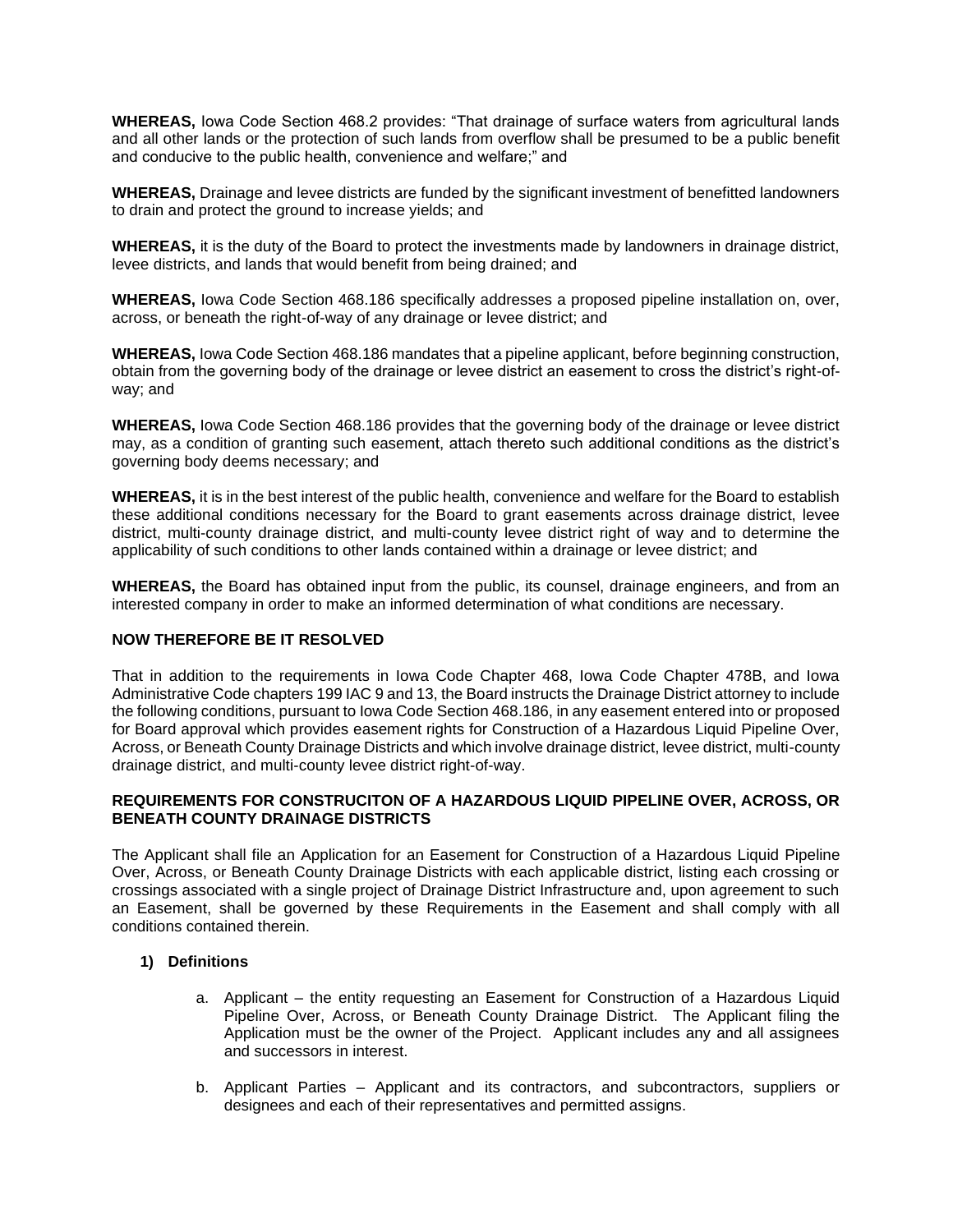- c. Application An Application for an Easement for Construction of a Hazardous Liquid Pipeline Over, Across, or Beneath County Drainage Districts, which is the manner of requesting an easement from the Board.
- d. Board The Board of Supervisors as trustees of individual drainage districts, levee districts, multi-county drainage districts, and multi-county levee districts.
- e. Board of Supervisors the Board of Supervisors of Buena Vista County sitting as the Board of Supervisors, and as Drainage District Trustees.
- f. County Buena Vista County, Iowa
- g. Crossing Fee This fee shall only be deemed to reimburse a Drainage District for the easement granted at a crossing, publication costs, engineering costs, inspection costs, auditor's cost, necessary copying, and legal services related to the crossing. Said fee shall be paid in conjunction the Issuance of the easement and/or consent to cross the district's facilities.
- h. Drainage District any drainage district, levee district, multi-county drainage district, and multi-county levee district created under Iowa Code Chapter 468 that are identified in the Application.
- i. Drainage District Infrastructure Improvements and infrastructure owned, controlled, or associated with drainage districts, levee districts, multi-county drainage districts, and multicounty levee districts including but not limited to underground tiles, open ditches, pumping stations, levees, and related facilities.
- j. Drainage Engineer A licensed engineer designated by the Board. The Drainage Engineer may name a designee. The Board hereby appoints Brian Blomme as the Board's designated Drainage Engineer for all matters contained herein. The designated Drainage Engineer may be changed at any time by the Board. The Applicant will be notified of any such change. Brian Blomme may be reached: Drainage Department, 215 East Fifth Street, Storm Lake, Iowa 50588; Phone (712)213-7458. Where the term Drainage Engineer is used in this document the term also includes a designee or representative of the Drainage Engineer.
- k. Easement That agreement between the Board and the Applicant granting rights to construct, manage and use a hazardous liquids pipeline over, across, or beneath specified drainage districts and which incorporates the terms herein.
- l. Emergency An unplanned situation that presents a danger to life, safety or welfare of persons or the environment in or near the Easement area and which requires immediate attention for protection or remediation of such persons or environment.
- m. Parties The Board, Drainage District, Landowners and Applicant.
- n. Project The development, construction and operation of a hazardous liquid pipeline and associated facilities.
- o. Project Construction Area The area of project construction including the right-of-way granted the Applicant and work limits identified in the Easement.
- p. Requirements Requirements for Construction of a Hazardous Liquid Pipeline Over, Across, or Beneath County Drainage Districts.

#### **2) General Obligations of Applicant**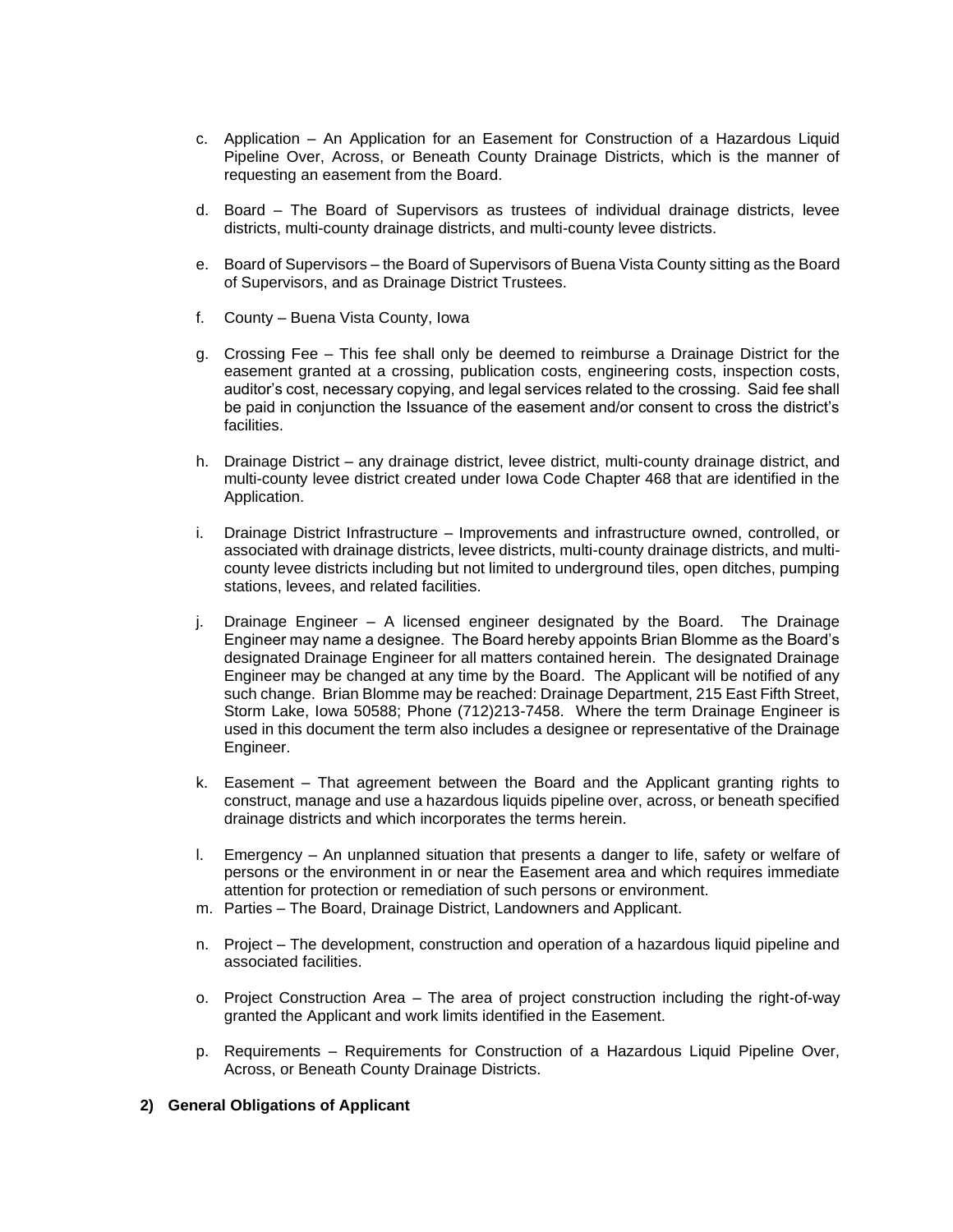- a. Within thirty (30) days from the Applicant filing an Application, the Board will provide the Applicant with access to all maps and other files related to the Drainage Districts. The Applicant acknowledges that the County's maps of the Drainage Districts may not be accurate or complete, and the Board shall bear no responsibility for their accuracy; nor shall Applicant raise any such inaccuracy or incompleteness as a basis not to comply with the repair/restoration provisions herein.
- b. The Applicant shall then, no later than ninety (90) days prior to the start of the construction on the Project, furnish the Board with plats showing the location, including GPS coordinates, of the proposed construction and all proposed crossings of the Drainage District Infrastructure. If in view of such plats it is determined by the Board that such locations are in conflict with present or proposed Drainage District Infrastructure or the affirmative duty of the district to drain the land, and, for a justifiable and legitimate engineering reason, that a more desirable location is possible and the shift would not be in conflict with any state or federal requirements or siting restrictions, requirements or approvals, and/or the landowner(s) does not object to the relocation, the Applicant shall review such possible alignment changes with the Drainage Engineer. The Applicant and the Drainage Engineer shall work together in good faith to agree upon any alignment changes to be made pursuant to this Paragraph, taking into account the costs, benefits, feasibility, governing engineering principles, and the need to accommodate any present or proposed Drainage District Infrastructure and the affirmative duty of the district to drain the land. In the event the Applicant and the Drainage Engineer cannot agree upon the alignment changes to be made pursuant to this Paragraph, the Applicant and the Drainage Engineer shall mutually agree upon an independent, third party who is a licensed engineer in Iowa with experience in drainage to determine what alignment changes should be made pursuant to this Paragraph, taking into account the costs, benefits, feasibility, governing engineering principles, government approvals, and the need to accommodate any present or proposed Drainage District Infrastructure and the affirmative duty of the District to drain the land. The decision of such independent third-party licensed engineer shall be binding upon the parties. The Applicant shall pay all fees and costs of the independent third-party engineer. Applicant acknowledges that under Iowa law it cannot interfere with the drainage of the land and will make design changes to accommodate drainage if a more desirable location is not feasible.
- c. NO CONSTRUCTION IS TO COMMENCE ON ANY PORTION OF THE PROJECT WITHIN THE DRAINAGE DISTRICT RIGHT-OF-WAY WITHOUT APPROVAL OF A RESOLUTION BY THE BOARD OF SUPERVISORS STATING THAT ALL NECESSARY EASEMENTS AND AGREEMENTS ARE IN ORDER FOR THE PROJECT AND THAT PROJECT CONSTRUCTION CAN COMMENCE.
- d. The Applicant shall give the Board two (2) weeks prior notice of their intention to commence construction on the Project in the County. Said notice shall be made in writing to the Drainage Engineer and the County Auditor. Notice cannot be given until an Easement for the Project has been approved by the Board and passage of a resolution by the Board of Supervisors stating that all necessary easements and agreements are in order for the Project and that Project construction can commence.
- e. Two (2) weeks after notice as provided in according to section 2(d) above and in compliance with these Requirements, the Applicant shall be allowed to construct the Project at the Applicant's own expense and the Applicant shall pay all costs of any reconstruction, relocation, modification, or reinstallation of the Drainage District Infrastructure which may be necessary as a result of construction of the installation for which the easement was granted.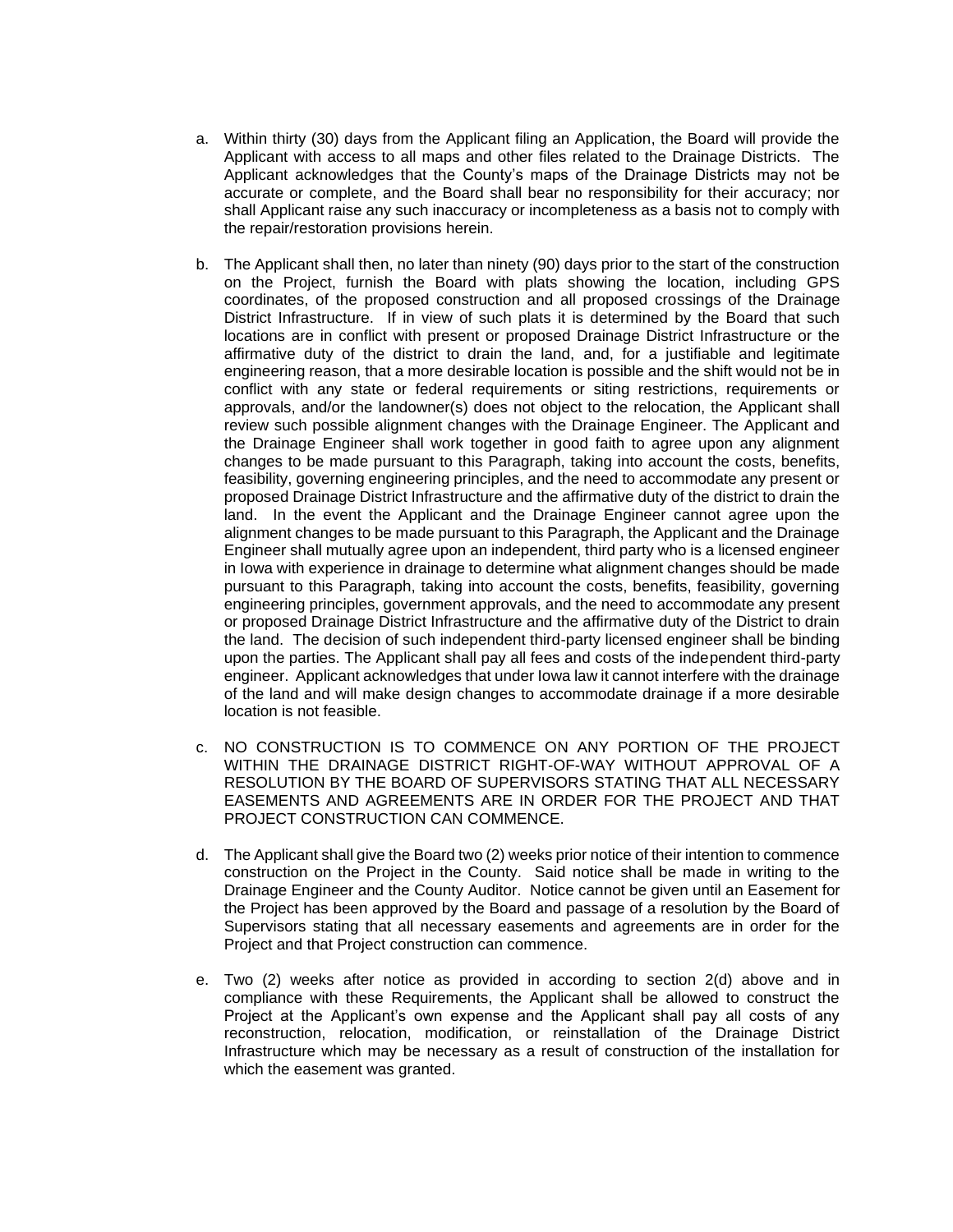- f. If any portions of the Drainage District or Drainage District Infrastructure in or adjacent to the project construction area are damaged by the Applicant Parties as a result of the Project construction, the Applicant, at their sole expense, shall promptly repair such damage as directed by the Board, provided that such direction is not inconsistent with the requirements of 199 Iowa Administrative Code Chapter 9 or the terms of this easement. In the event the Applicant and the Drainage Engineer cannot agree as to the cause of the repair for any such damage, the Applicant and the Drainage Engineer shall mutually agree upon an independent, third party who is a licensed engineer in Iowa with experience in drainage to determine the cause of the repair for such damage. The determination of such independent third-party licensed engineer shall be binding upon the parties. The Applicant shall pay all fees and costs of the independent third-party engineer.
- g. Subsequent to construction of the pipeline, all additional costs for Drainage District Infrastructure construction, maintenance, improvement or reconstruction caused by the presence of Applicant's pipeline shall be paid by the Applicant. To receive compensation under this paragraph, the Board shall either present an invoice specifying the additional costs caused by the presence of the Applicant's pipeline which is accompanied by a written verification of the additional costs by the Drainage Engineer or reach an agreement with the Applicant on the project design and share of the cost to be paid by the Applicant during the planning of the Drainage District Facilities project.
- h. After construction of the installation has been completed in accordance with all conditions under which the easement is granted, the drainage District shall maintain its facility at its own expense, and Applicant, or the Applicant's successors in interest, shall maintain the installation at the Applicant's or successor's own expense. If the Drainage District subsequently undertakes any maintenance, improvement, or reconstruction of its facility which requires the modification, relocation, or reconstruction of the installation, the expense of such modifications, relocation, or reconstruction shall be borne by Applicant or the Applicant's successors in interest.
- i. The Applicant shall at any time subsequent to the commencement of construction, and at Applicant's sole expense, reconstruct or replace its installation as may be necessary to conform to new grade or alignments resulting from maintenance, improvement or construction operations of the Drainage District. The Applicant agrees to do this within one hundred twenty (120) days of receipt of written request from the Board, or such longer time period as the Board may specify, without cost to the Drainage District. Such reconstruction or realignment of Applicant's improvements shall be made in accordance with the approval by the Board. If the Applicant fails to comply with the time period specified above or such longer period as the Board may specify, the Applicant agrees that the Board may seek injunctive or other appropriate relief against it, requiring specific performance of such reconstruction or realignment. Applicant agrees that it shall be liable to the Board for any and all expenses of seeking such relief, including reasonable attorneys' fees, in the event the Board is required to seek such relief pursuant to this Paragraph.
- j. Applicant shall be responsible to remedy any damage caused by the Applicant Parties to the Drainage District and Drainage District Infrastructure arising from the operation, maintenance, or repair of the Project.
- k. Subsequent to construction of the pipeline, except in cases of an Emergency, Applicant shall provide Board with a minimum of forty-eight (48) hours advanced notice of any work to be performed by the Applicant Parties within the right-of-way of the Drainage District. The Board shall have the right to have a Drainage Engineer present during any such work. If proper notice is given pursuant to this Paragraph, such work shall not be delayed by the failure of a Drainage Engineer to be present during such work. Applicant shall be responsible for all costs incurred by the Board and the Drainage District, including expenses of the Drainage Engineer related to the Applicant's work within the right-of-way.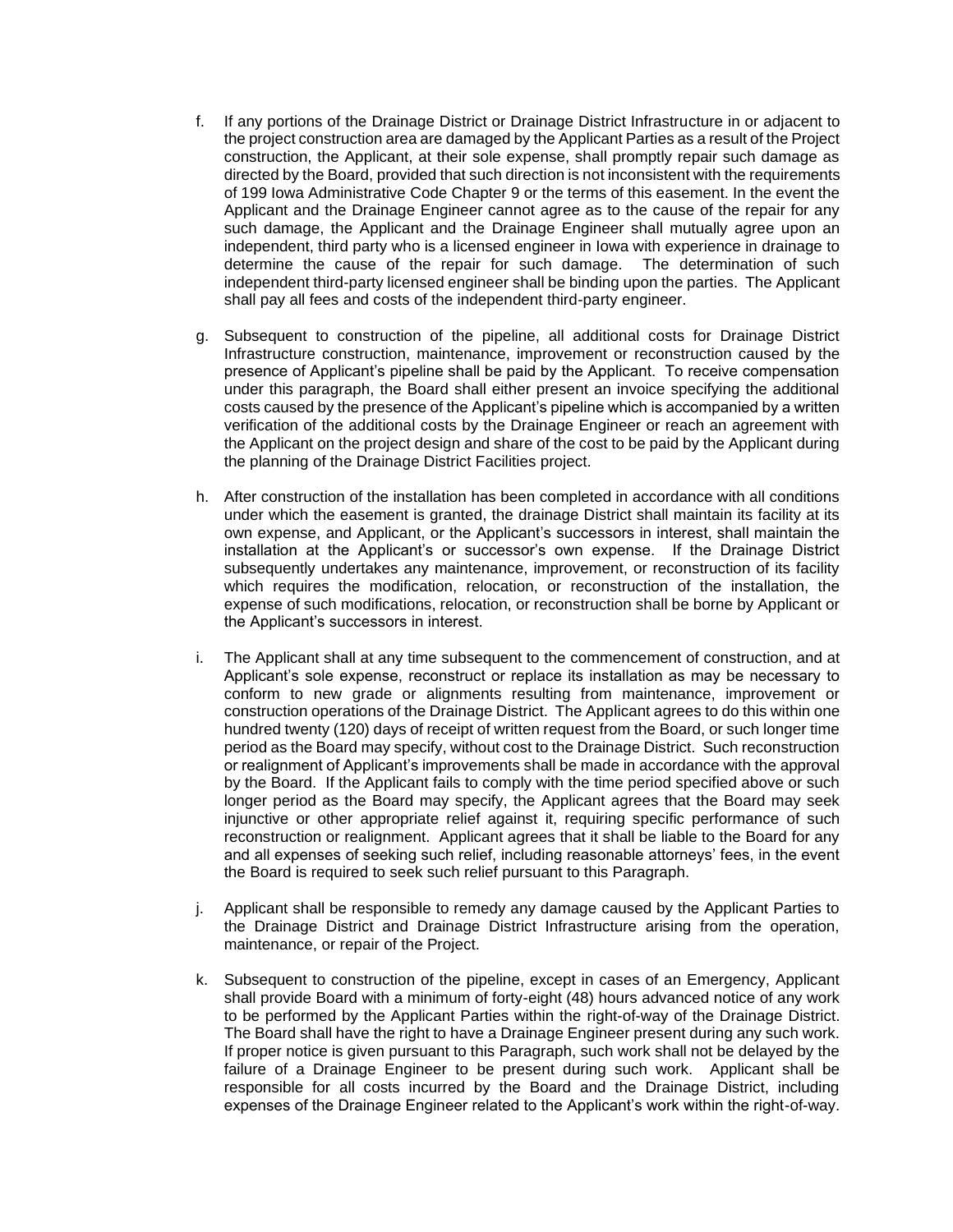- l. As-Built Plans. As-built plans for all installations related to the Project shall be furnished to the Board within one hundred eighty (180) days of completion of construction that crosses Drainage District Infrastructure. Said plans shall include a plan, a profile and a location using the civil monument or GPS locations. All plans shall include exact GPS coordinates of all crossings of Drainage District Infrastructure. The Applicant agrees that the Board may seek injunctive or other appropriate relief against it, requiring specific performance of this Paragraph. Applicant agrees that it shall be liable to the Board for any and all expenses of seeking such relief, including reasonable attorneys' fees, in the event the Board is required to seek such relief pursuant to this Paragraph.
- m. At all times, the Applicant shall allow the Board, its Designee, and its contractors unrestricted access to the Drainage District Infrastructure for any and all needs of the Drainage District as identified by the Board or Drainage Engineer. The Board agrees that it will comply with One Call notification programs before performing any work on the Drainage District Infrastructure that may reasonably come into contract with, or otherwise impact the Applicant's pipeline. Applicant may send a watchman at their own expense to observe the work. Work shall not be delayed it a properly notified watchman is not present.
- n. If the Applicant fails on its own to properly repair any portion of the Drainage District or Drainage District Infrastructure that is damaged as a result of the Project as required hereunder, the Board may demand in writing that the Applicant repair same within thirty (30) days, or such longer period as the Board and Applicant may agree. If the Applicant fails to make such repairs within the thirty (30) day period, or such longer period as the Board and Applicant may agree to, the Board may make such repairs and invoice the Applicant for the reasonable cost of such repairs. If the Board causes such work to be done, Applicant shall pay for the cost of the repairs within thirty (30) days the Applicant shall be liable for all costs of the repairs which shall be collected by the County on behalf of the district in any court having jurisdiction. The Applicant shall be liable to County of reasonable attorney fees incurred by the County in pursuing payment.

### **3) Construction and Repair Standards**

a. Examination. The Board shall appoint a Drainage Engineer to inspect and approve all construction and repair activities by the Applicant that impact the Drainage District and Drainage District Infrastructure. The Applicant Parties shall keep the Drainage Engineer informed of the work schedule on Drainage District right-of-way and any changes to such schedule. A Drainage Engineer shall be present on the site at all times at each phase and separate activity of the opening of the trench, the restoration of underground improvements, and backfilling. If, however, proper notice is provided to the Drainage Engineer, the work performed by the Applicant Parties shall not be halted or delayed by the failure of the Drainage Engineer or its representative to be present on the site. All reasonable compensation, wages, mileage, and other legitimate expenses for said Drainage Engineer involving work in the Drainage District right-of-way shall be incorporated into the Crossing Fee. Said Drainage Engineer will be responsible for inspecting all crossings of Drainage District Infrastructure and shall have the authority to require the Applicant Parties to excavate and expose the crossing of any Drainage District Infrastructure where the Drainage Engineer believes it prudent to visually examine same. Further, said Drainage Engineer has the authority to request that the County Inspector present pursuant to Iowa Code 479B.20 suspend construction in the event of imminent risk to persons or property resulting from Applicant's or Applicant Parties' activities. The Drainage Engineer shall specify to the Applicant and the County Inspector details relating to the imminent risk that the construction activity poses as well as a timeline for resuming activities. The Drainage Engineer and the Applicant shall work together in good faith with the County Inspector to determine whether any activity poses imminent risk to persons or property and the procedure and timeline for resuming activities.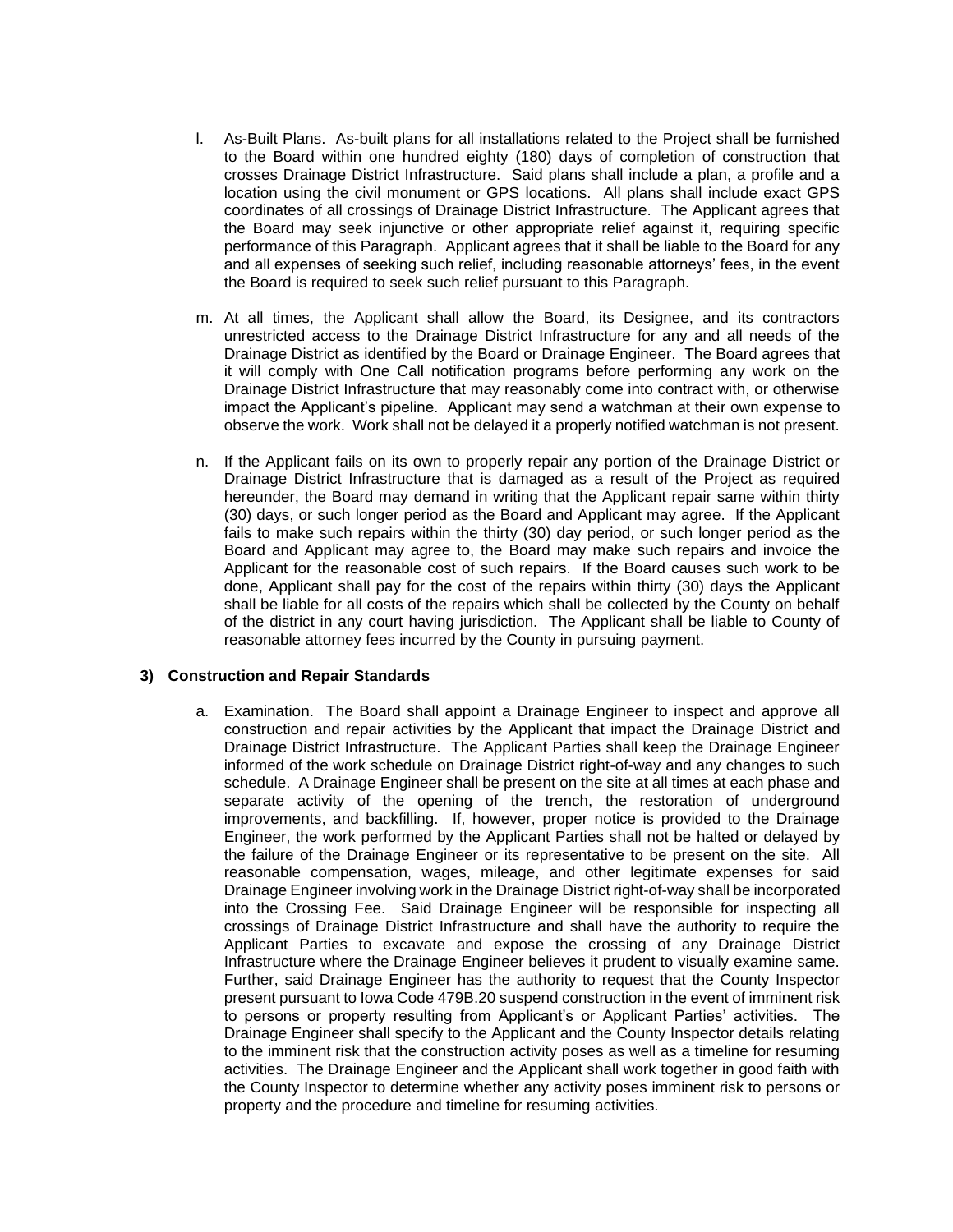- b. Construction Specifications. All crossing of the Drainage District Infrastructure shall be constructed or repaired by Applicant Parties in accordance with pre-construction plans and specifications agreed to between the Applicant and the Drainage Engineer which shall not be contrary to the requirements of 199 Iowa Administrative Code Chapter 9. The construction and maintenance of Applicant's installation shall be carried on in such a manner as to not interfere with, nor interrupt the function of, any Drainage District Infrastructure. The Applicant shall be liable for any damages, including any crop loss or damage to property, caused as a result of any interference or interruption caused by the actions of Applicant or Applicant Parties.
- c. Interruption. In the event it becomes necessary to temporarily stop the normal flow of water in any Drainage District Infrastructure in order to permit the Applicant's construction, installation, and repair the following shall be done by the Applicant.
	- i. If the crossing involves a tile line, the replacement of tile with approved metal pipe or concrete pipe, in the manner approved by the Drainage Engineer, shall be performed as rapidly as possible. If the approved method of repair is impossible and the volume of water flowing in the tile is sufficient to create the possibility of crop loss or property damage, the Applicant will be permitted to temporarily block the tile line to prevent the flow of this tile water into the pipeline, or tile line ditch. In the event that this tile line is so temporarily blocked, the Applicant will be expected to provide sufficient pumping equipment to pump the impounded tile water across the construction ditch to the undisturbed tile line. Such temporary blockages of said Drainage District tile lines will be removed as rapidly as possible, and any tile repairs caused by this blockage will be immediately repaired at the Applicant's expense.
	- ii. If the crossing involves the crossing of a Drainage District open ditch that is carrying sufficient flow of water to make it necessary to place a temporary dam across said open ditch, such temporary dams may be constructed only upon approval from the Drainage Engineer and, if applicable, the permission of any private landowner owning property which must be accessed for the construction of such dam and the private landowner provides permission to place water that results from the dam on their property. The maximum elevation of this impounded water shall be determined by the designated Drainage Engineer and all excess water must be allowed to flow across the construction ditch through either a closed metal culvert pipe or by pumping. All temporary dam structures are to be removed as soon as the crossing is completed. The construction and removal of these dams to be in such manner that the smooth and efficient function of the drainage ditch is not impaired with all costs and damages borne by Applicant.
- d. Tile Repair Completion. The Applicant will make all permanent tile line repairs within ninety (90) days following completion of construction in the County, adjacent to, over, or beneath any Drainage District Infrastructure, taking into account weather and wet soil conditions, unless a different schedule is agreed to by the Parties. All tiles will be repaired with materials of the same or better quality as that which was damaged and shall be of a size approved by the Drainage Engineer based on current Iowa State University (ISU) Extension Service Drainage Standards and be subject to final approval of the Drainage Engineer. Applicant shall take photographs of all repairs to Drainage District Infrastructure prior to backfilling or covering the repair. Photographs shall bear the exact GPS location of the repair and be provided to the Drainage District within 30 days of completion of the repair. If the Applicant fails to make such repairs within the ninety (90) day period, or such longer period as the Board and Applicant may agree to, the Board may make such repairs and invoice the Applicant for the reasonable cost of such repairs. If the Board causes such work to be done, Applicant shall pay for the cost of the repairs within thirty (30) days of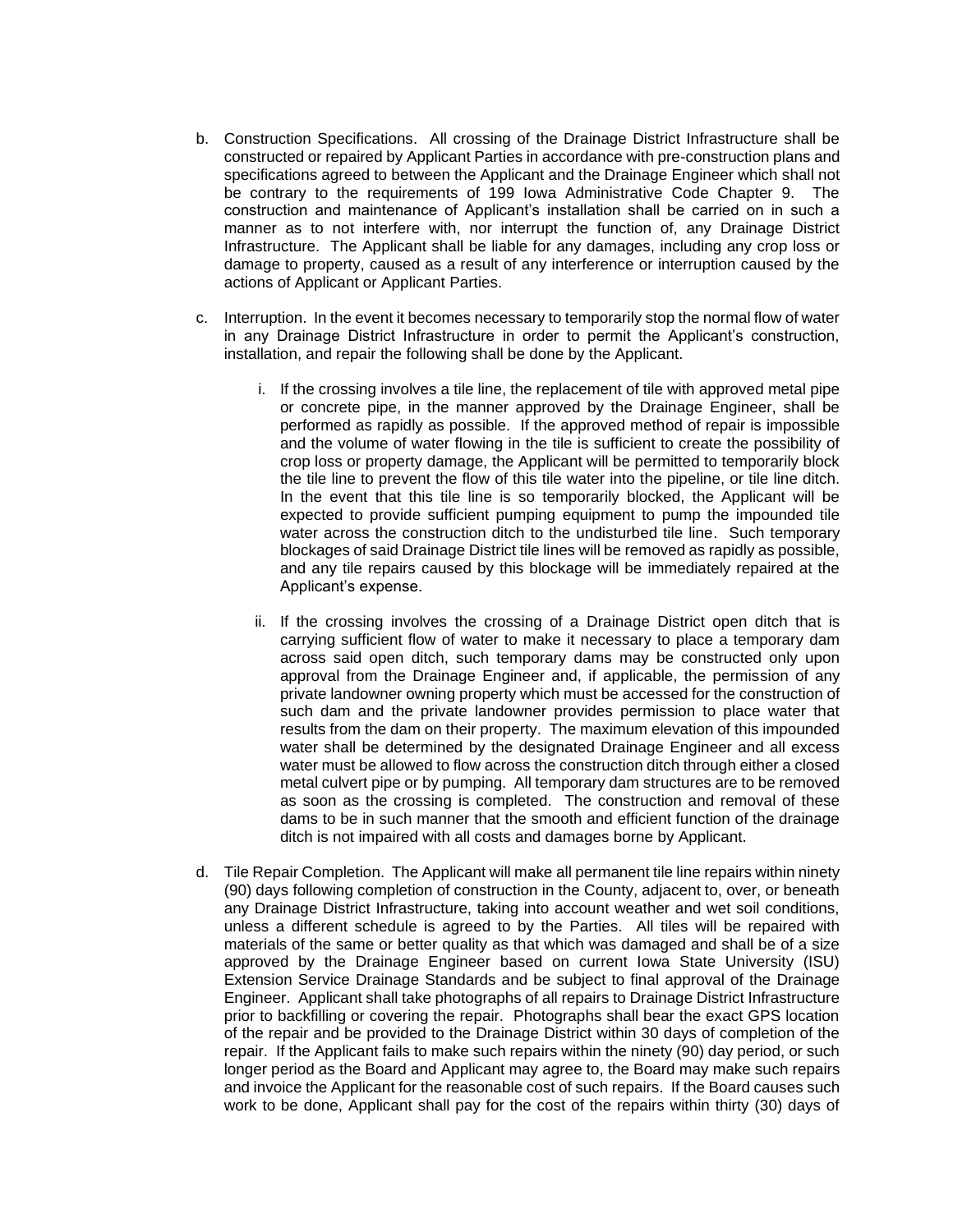receipt of the invoice. If Applicant fails to pay within thirty (30) days, the Applicant shall be liable for all costs of the repairs which shall be collected by the county on behalf of the district in any court having jurisdiction. The Applicant shall be liable to County for reasonable attorney fees incurred by the County in pursuing payment.

- e. If there is evidence that any portion of a Drainage District or Drainage District Infrastructure, including but not limited to drain tiles under roads utilized by construction traffic and drain tiles crossed by construction equipment, has been damaged by Applicant or Applicant Parties, those damaged tiles or other Drainage District Infrastructure shall be repaired by the Applicant at the Applicant's expense at the end of the Project construction in the county in a manner acceptable to the Drainage Engineer. The Drainage Engineer and Applicant shall work together in good faith to determine the cause of any damage covered by this Paragraph. In the event the Applicant and the Drainage Engineer cannot agree as to the Cause of any such damage, the Applicant and the Drainage Engineer shall mutually agree upon an independent, third party who is a licensed engineer in Iowa with experience in drainage to determine the cause of such damage. The determination of such independent third-party licensed engineer shall be binding upon the parties. The Applicant shall pay all fees and costs of the independent third-party engineer. Paved public roadways with adjacent tiles shall have the road and tiles bored under the reach. No open cut shall be permitted on a public roadway with tiles, unless otherwise agreed to by the County Engineer or the Iowa Department of Transportation. Nothing in this Paragraph shall be construed to require the Applicant to take any action inconsistent with Department of Transportation("DOT") rules and regulations. Applicant and Applicant Parties shall temporarily install sufficient cover or other measures for load distribution to avoid damage to the Drainage District Infrastructure.
- f. Compaction, Rutting and Soil Restoration. The Applicant shall also be responsible at Applicant's expense to restore all and within the Drainage District right-of-was to its preconstruction condition as near as is practicable. Standards to be followed at a minimum are the Land Restoration Standards found in Iowa Code Section 479B.20, Iowa Administrative Code199 IAC 9, and the Applicant's Agricultural Mitigation Plan. The Drainage Engineer and the Applicant shall work together in good faith to make an onsite inspection of the completed restoration and determine compliance with the Land Restoration Standards found in Iowa Section 479B.20, Iowa Administrative Code 199 IAC 9, and Applicant's Agricultural Mitigation Plan. In the event that Applicant and the Drainage Engineer cannot agree as to compliance as set forth herein, the Applicant and the Drainage Engineer shall mutually agree upon an independent, third party who is a licensed engineer in Iowa with experience in drainage to determine compliance as set forth herein. The determination of such independent third-party licensed engineer shall be binding upon the parties. The Applicant shall pay all fees and costs of the independent third-party engineer.
- g. Crossing Specifications. All crossing of Drainage District Infrastructure shall be constructed by Applicant in accordance with the following specifications:
	- i. CROSSING OF OPEN DITCHES
		- 1. Passage of the Applicant's installation in a horizontal plane five (5) feet below design grade of the drainage ditch, or deeper, as may be determined by the Board for a justifiable and legitimate engineering reason in consultation with Drainage Engineer.
		- 2. The above depth is to extend to a point two (2) times the design base width of the ditch either side of the centerline of the drainage ditch, unless the existing base width is greater than the design base width. If the existing base width is greater than the design width, the depth is to extend to a point two (2) times the existing width.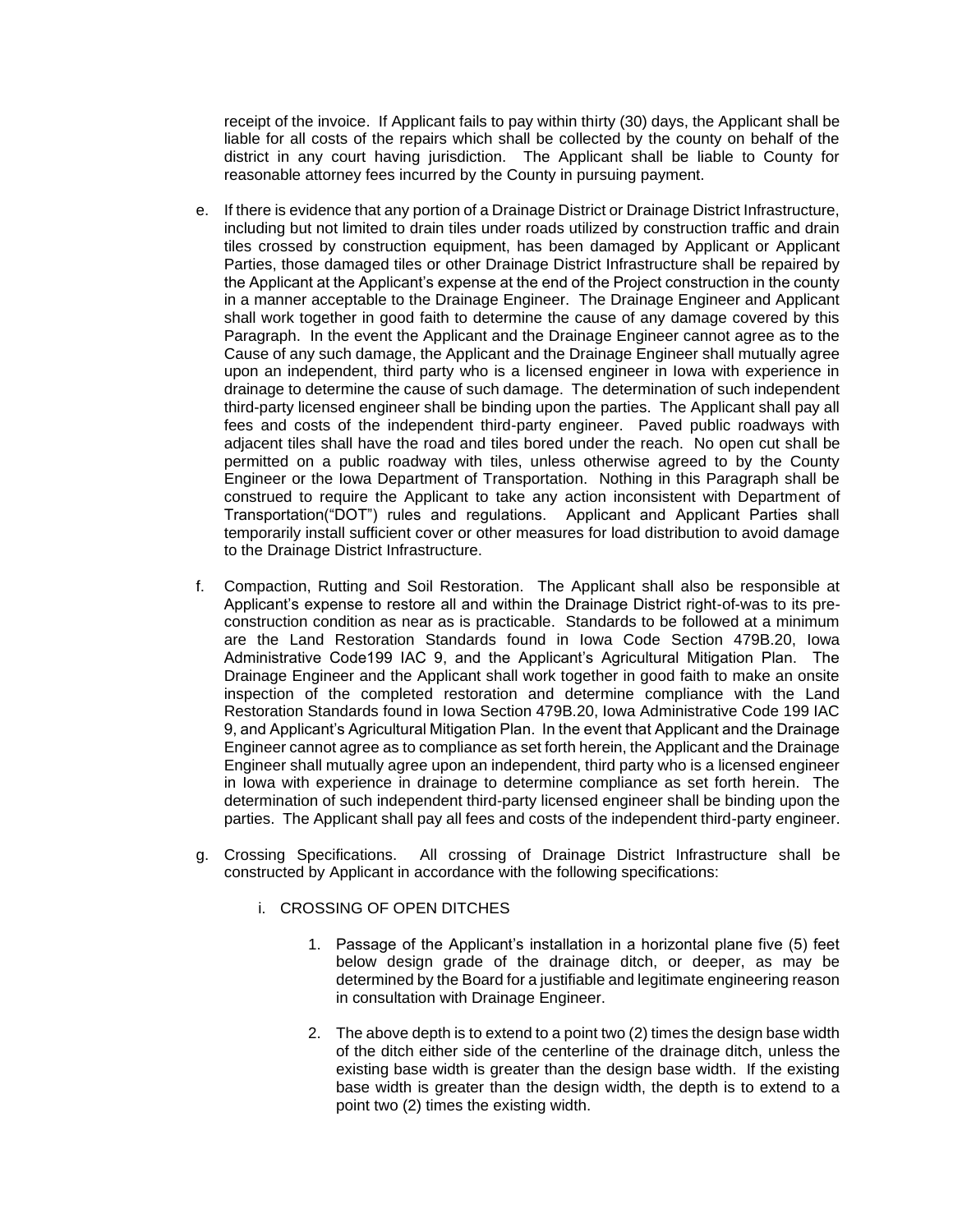- 3. The preferred rate of slope for transition from a normal installation laying depth to crossings of drainage ditches shall not be steeper than 3:1. For a justifiable and legitimate engineering or constructability reason, a slope steeper than 3:1 may be approved by the Board in consultations with the Drainage Engineer.
- 4. If such ditch crossings occur at points of outlets of Drainage District Infrastructure or within twenty-five (25) feet of said outlets, such outlet facilities must be relocated to a point no less than twenty-five (25) feet from such crossings. Such relocations shall be at the expense of the Applicant and as directed by the Drainage Engineer in his or her sole discretion.
- 5. All crossing of open ditches shall be done by boring or open cut as agreed to by the Drainage Engineer following consultation with the Applicant. In determining whether boring or open cut is proper, the Drainage Engineer and the Applicant shall work together in good faith, considering the costs, benefits, feasibility, applicable engineering principles, and the interests of the parties. In the even that Applicant and the Drainage Engineer cannot agree, the Applicant and the Drainage Engineer shall mutually agree upon an independent, third party who is a licensed engineer in Iowa with experience in drainage to determine whether boring or open cut is proper, considering the costs, benefits, feasibility, applicable engineering principles, and the interests of the parties. The determination of such independent third-party licensed engineer shall be binding upon the parties. The Applicant shall pay all fees and costs of the independent thirdparty engineer.

#### ii. CROSSING OF DRAINAGE DISTRICT TILE LINES

- 1. All proposed installations must be placed under the existing Drainage District tile lines, while maintaining a minimum of two (2) feet of separation between the installation and the existing drainage district tile lines.
- 2. The minimum separation between the bottom of Drainage District tile lines sized in accordance with current ISU Extension Drainage Standards and installed with the top of existing tile being maintained, shall be two (2) feet, unless determined otherwise for a justifiable and legitimate engineering reason, by the Board in consultation with the Drainage Engineer.
- 3. Drain tiles may be crossed by either an open cut or by utilizing a bore. However, for open cut crossings, the Applicant shall replace the Drainage District tile with reinforced concrete pipe of sufficient size determined by the Drainage Engineer in accordance with current ISU Extension Drainage Standards. The concrete pipe strength is at the reasonable discretion of the Drainage Engineer but the minimum pipe strength is to be 2000D (Iowa Department of Transportation approved) with the standard tongue and groove joints. The pipe is to have a minimum of three (3) bolt-type connectors at each joint. The pipeline shall be backfilled and compacted prior to placement of tile with six (6) inches of two (2") inch crushed stone cradle rock being placed under the tile. Dual wall high density polyethylene (HDPE) pipe may be substituted for concrete pipe at the reasonable discretion and approval of the Drainage Engineer and installed with six (6) inches of two (2") inch crushed stone cradle rock being placed under the tile and backfilled in accordance with the manufacture installation requirements. In the event the Applicant and the Drainage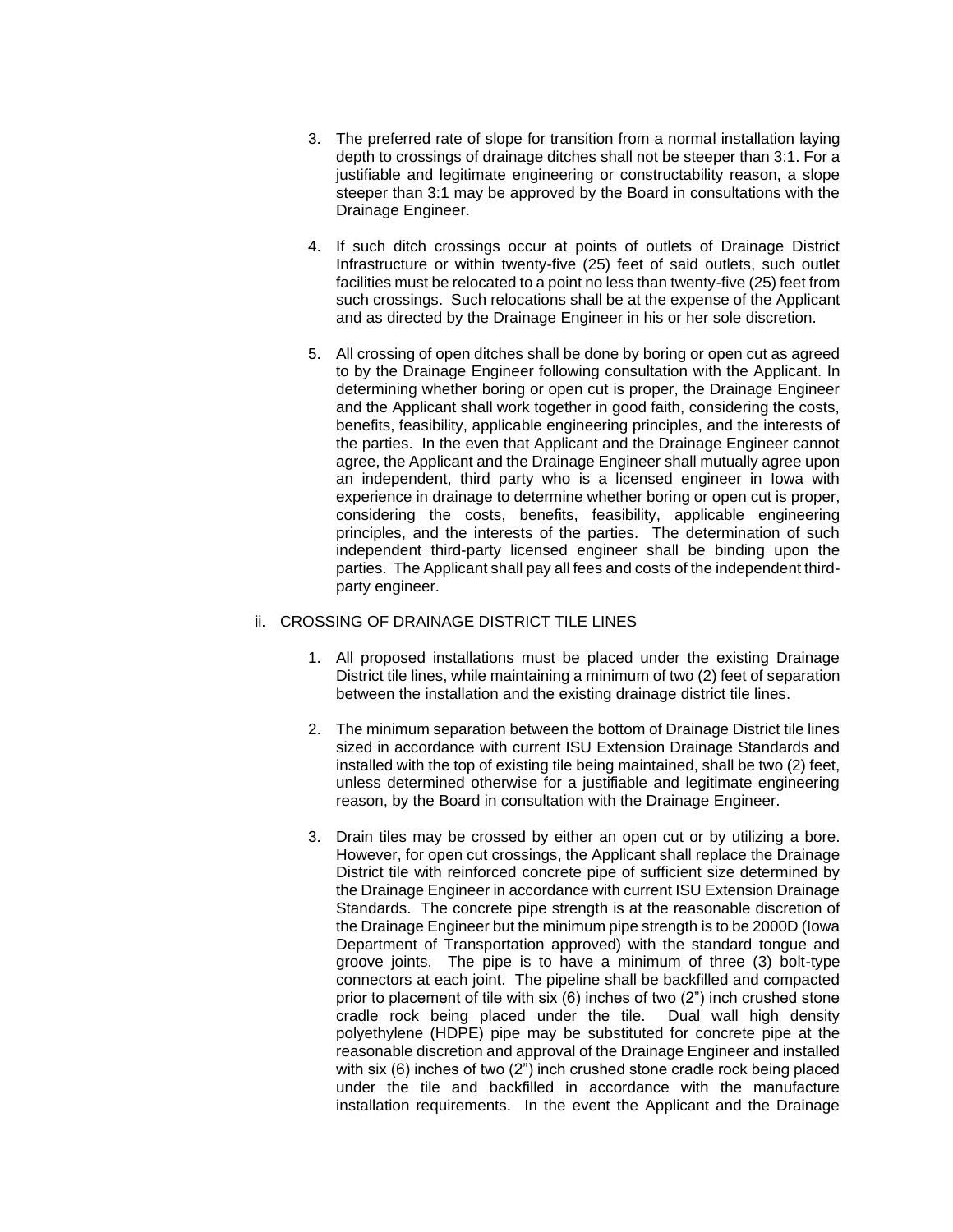Engineer cannot agree on the requirements or conditions of this Paragraph, the Applicant and the Drainage Engineer shall mutually agree upon an independent, third party who is a licensed engineer in Iowa with experience in drainage to determine what changes should be made pursuant to this Paragraph, taking into account the costs, benefits, feasibility, governing engineering principles, government approvals, and the need to accommodate any present or proposed Drainage District Infrastructure and the affirmative duty of the District to drain the land. The decision of such independent third-party licensed engineer shall be binding upon the parties. The Applicant shall pay all fees and costs of the independent third-party engineer.

- 4. The length of tile to be replaced by any of the above alternates is as follows:
	- a. Eight (8) inch tile and smaller: Six (6) feet either side of the top of trench excavated for the installation of pipeline, measured at right angles to the centerline of the crossing location.
	- b. Ten (10) inch tile or larger: Ten (10) feet either side of the top of trench excavated for the installation of pipeline, measured at right angles to the centerline of crossing location.
- 5. If the Applicant's installation disturbs or requires replacement of any portion of a tile drain less than twenty (20) inches in diameter, and a portion of such drain will remain wholly or partially exposed after the construction project has been completed, the portion which is to remain exposed and not less than three (3) feet of such drain immediately on either side of the portion which is to remain exposed, shall be replaced either with steel pipe of not less than sixteen (16) gauge or polyvinyl chloride pipe conforming to current industry standards regarding diameter and wall thickness.

# **4) Board's Representations, Warranties and Covenants**

a. Notice of Repair, Improvement, Maintenance or New Construction. The Board shall give the Applicant at least ninety (90) days written notice of the proposed repair, improvement, maintenance, or new construction of drainage facilities in a Drainage District that the Board believes may impact any of the Project facilities. The Board shall also give at least twentyfour (24) hours verbal (via telephone) notice of emergency maintenance repairs in the Drainage District that may expose, cover up or disturb any installation belonging to Applicant, so that Applicant may arrange to protect same. Emergency (24 hour) notice shall be given by calling Applicant at:

or at such other number provided from time to time to the Board by the Applicant. The Board also agrees that it will comply with One Call notification programs before any work pursuant to this Paragraph.

- b. Limitation on Liability. So long as Applicant receives the notice set forth in Section 4(a) above, the Board and the Drainage District shall have no responsibility for damages to Applicant's property occasioned by any construction or maintenance operation of the Drainage District subsequent to Applicant's installation, except for damage resulting from the willful misconduct or gross negligence of the Board and/or its representatives or agents.
- c. Applicant shall be responsible for actual property damage caused by constructing and maintaining the Project. These damages are separate and distinct from any payment made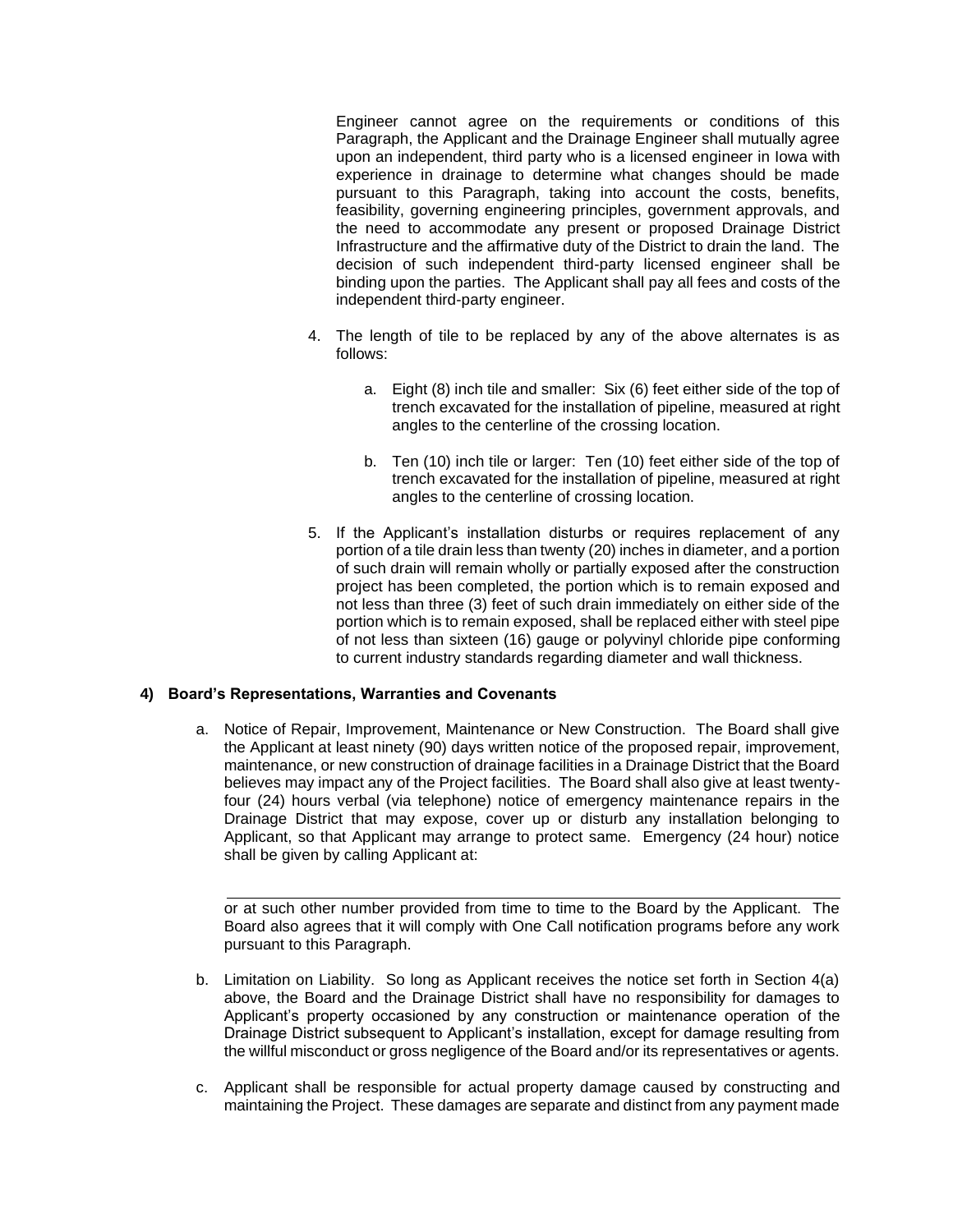to the Drainage District or Board for expenses, crossing fees or easements. The determination of these damages shall be by the Board exclusively; provided, however, that Applicant maintains its right to seek judicial review of any such damage determination of the Board in accordance with Iowa Code Chapter 468. Damages shall not be duplicative of damages claimed by and paid to landowners. Payment shall be made by the Applicant within thirty (30) days of the Board's determination.

### **5) Notices**

- a. Written Notice. Any notice, demand, or other communication "Notice" related to these Requirements shall be in writing and given personally or by registered or certified mail return receipt requested. A courtesy copy of the Notice may be sent by facsimile transmission or electronic mail.
- b. Notices shall be given to the Parties at their addresses set forth below:

Buena Vista County c/o Buena Vista County Auditor Buena Vista County Courthouse 215 East Fifth Street Storm Lake, Iowa 50588 Phone: 712-749-2542 Attention: Auditor

| Applicant's Name:    |  |
|----------------------|--|
| Applicant's Address: |  |
|                      |  |
|                      |  |
| Applicant's Phone:   |  |
| Applicant's Email:   |  |
| Attention:           |  |

- c. By providing Notice to the other party, any party may at any time designate a different address or person to which such notice or communication shall be given.
- d. Notice by hand delivery shall be effective upon receipt.
- e. Notice to Applicant Parties. Applicant agrees to provide a copy of these Requirements to the Applicant Parties and advise same of their obligation to comply. The Applicant shall be responsible to make certain all of its contractors, subcontractors, agents, employees and representatives comply with all Requirements contained herein.
- f. Applicant acknowledges an affirmative duty to keep notification information current.

#### **6) Indemnity**

With respect to claims made by third parties, Applicant agrees to indemnify, protect, and defend the County, Board and Drainage District from and against any and all demands, liens, claims, or causes of action and any and all liability, costs, expenses, and judgments incurred in connection therewith (including court costs and reasonable attorney's fees),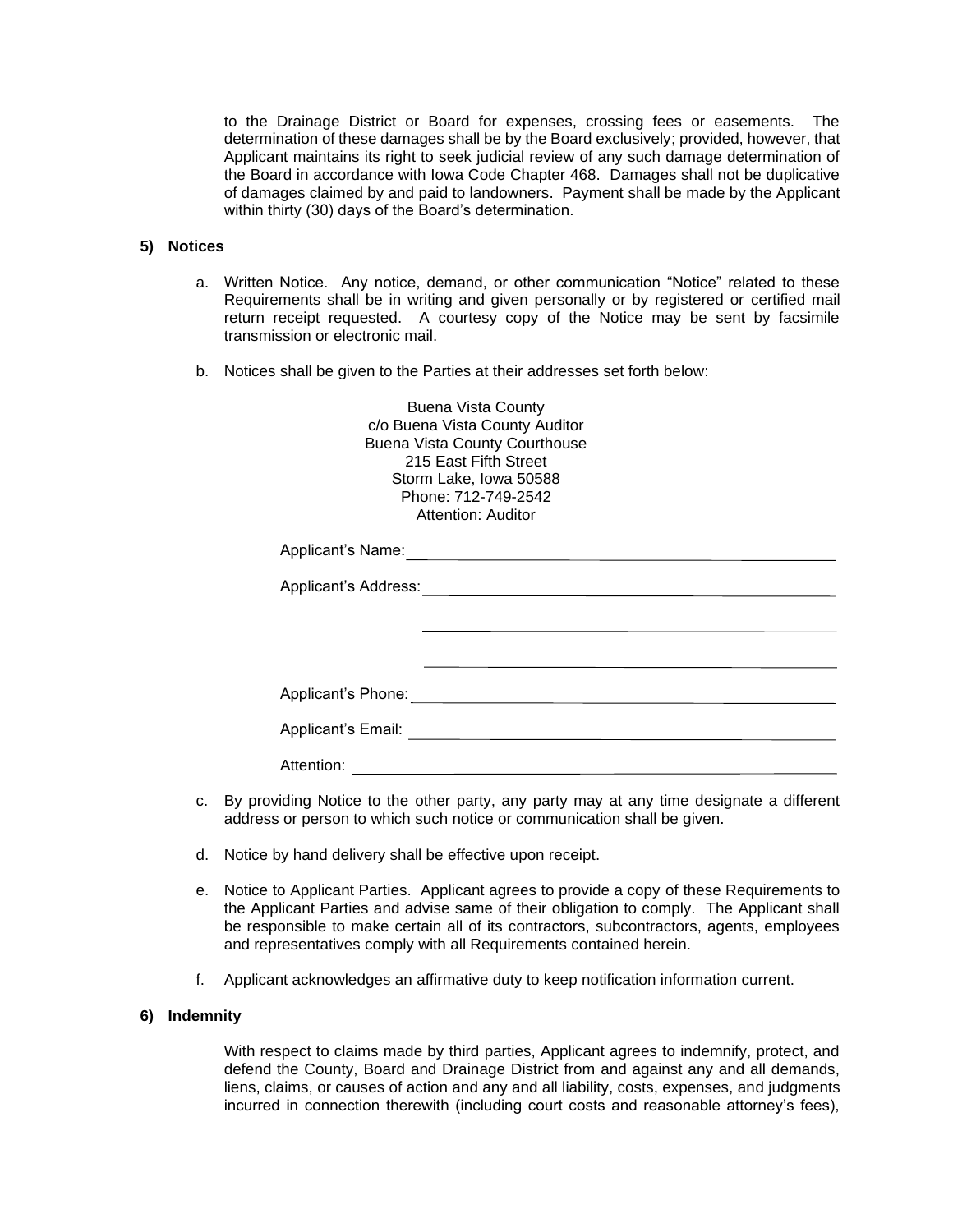whether arising in equity, at common law, or by State, Federal, local or other statute, rule or regulation, including environmental law, or under the law of torts (including negligence and strict liability) ("claim") relating to the Project and/or resulting from or arising out of the use of the easement by Applicant, its servants, agents or invitees and to the extent caused by the Applicant Parties proportionate share of negligence, negligent actions or inactions, provided, however, that Applicant's contractual obligation of indemnification shall not extend to the percentage of the claim attributable to the County or Drainage District's negligence, willful misconduct, or strict liability imposed upon the County or Drainage District as a matter of law.

## **7) Miscellaneous Provisions**

- a. Assignment. The Applicant's interests are transferable. However, assignee is required to comply with all Requirements set forth herein.
- b. Binding Effect. These Requirements contained herein shall be binding upon, and inure to the benefit of, the Applicant, Drainage Districts and their respective heirs, successors (by merger, consolidation or otherwise) and permitted assigns, devisees, administrators, representatives, lessees and all other persons or entities acquiring all or any portion of the Project, any lot, parcel or any portion thereof within the Project Area, or any interest therein, whether by sale, operation of law, devise, or in any manner whatsoever.
- c. Iowa Law. The Application and Requirements are entered into under the laws of the State of Iowa, and Iowa law shall apply to the interpretation hereof. Any legal action to enforce or interpret these Requirements or Application shall be brought exclusively in Iowa District Court in Buena Vista County, or, if there is a basis for federal question jurisdiction, in the United States District Court for the Northern District of Iowa, and the Parties hereby waive all objections to the jurisdiction and venue of these courts.
- d. Severability. If any provisions of the Application and Requirements are determined to be unenforceable, invalid or excessive, the Application and Requirements can thereafter be modified, to implement the intent of the Applicant and Board to the maximum extent allowable under law and the remainder of the Application and Requirements shall remain unaffected and in full force and effect.
- e. Agent for Service of Process. The Applicant shall appoint an agent for service of process in Iowa and register such address with the Secretary of State. If the Applicant designates a different Agent or person who is authorizes to accept service of any process resulting from this Easement, Applicant shall provide written notice setting out the name, address and telephone number of said agent to Board within thirty (30) days of filing Application.
- f. Insurance. Before starting construction and to the extent of Applicant's indemnity obligations hereunder, Certificates of Insurance or self-insurance naming the Board as an additional insured for the Project shall be filed by the Applicant for itself and for the Applicant Parties, with the County Auditor. Applicant shall also certify that the insurance does not contain exclusion for environmental pollution or Applicant shall provide an alternative environmental pollution policy that meets the minimum requirements as defined below. This insurance shall be written for not less than the following limits:

| i. Workers' Compensation                       | <b>Statutory Limits</b> |
|------------------------------------------------|-------------------------|
| ii. Contractor's Liability and Property Damage |                         |
| Bodily Injury                                  | \$1,000,000.00          |
| Each person                                    | \$1,000,000.00          |
| Each Accident                                  | \$5,000,000.00          |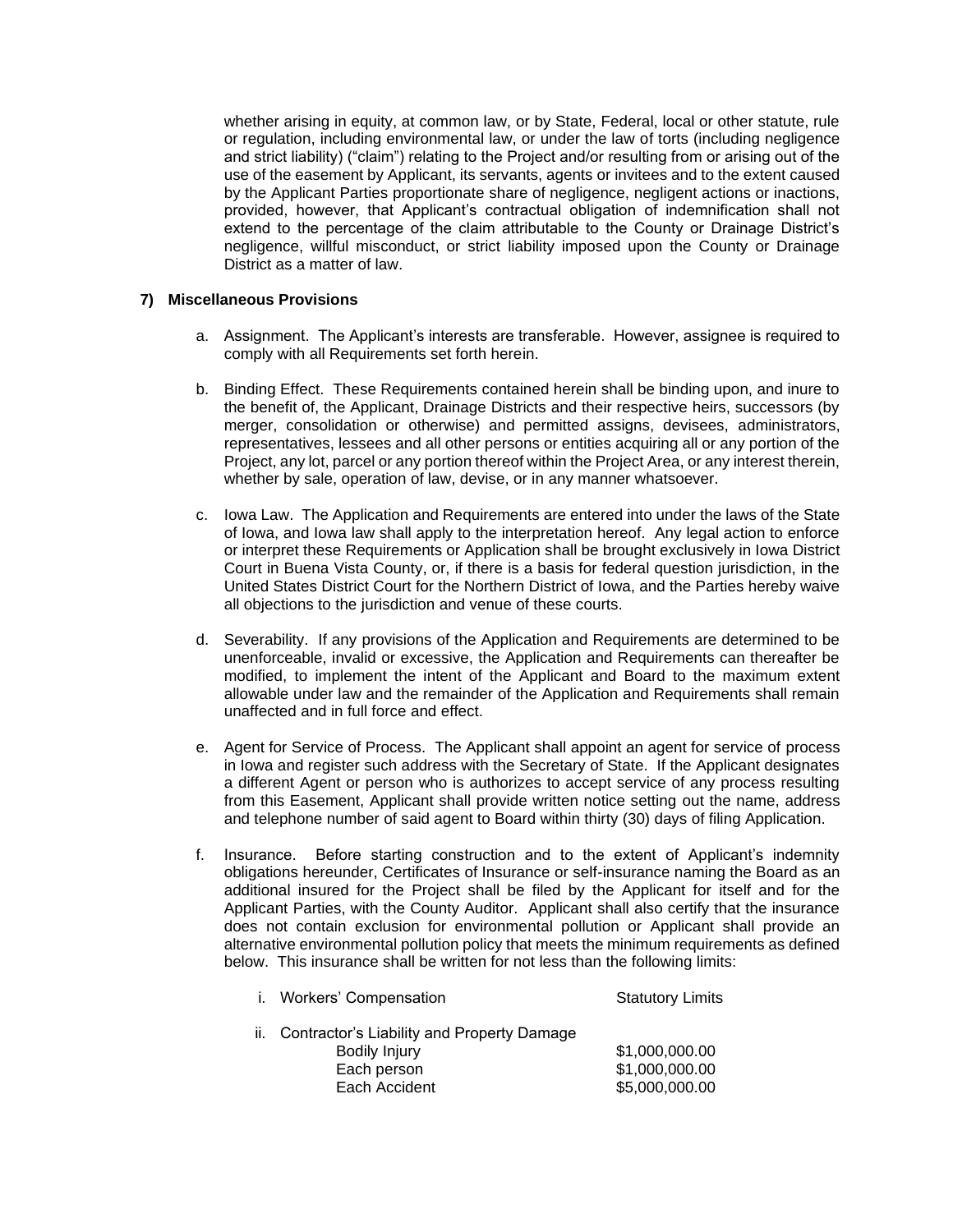iii. Property Damage

|     | Each Accident Aggregate                                                                                                                    | \$5,000,000.00                                                                                           |
|-----|--------------------------------------------------------------------------------------------------------------------------------------------|----------------------------------------------------------------------------------------------------------|
| iv. | Automobile                                                                                                                                 |                                                                                                          |
|     | Liability and Property Damage<br><b>Bodily Injury</b><br>Each Person<br>Each Accident<br><b>Property Damage</b><br>Each Accident Aggregate | \$1,000,000.00<br>\$5,000,000.00<br>\$1,000,000.00<br>\$5,000,000.00<br>\$1,000,000.00<br>\$5,000,000.00 |

- v. Commercial General Liability and Umbrella. Liability Insurance \$10,000,000.00 each occurrence Applicant shall maintain Commercial General Liability ("CGL") Insurance in a limit of not less than \$10,000,000.00 each occurrence. This required minimum limit may be met through a combination of primary and excess liability policies. The CGL Insurance shall cover liability arising from premises operation, independent contractors, personal injury, and liability assumed under an insured contract, including the tort liability of another assumed in a business contract. Applicant shall obtain coverage for liability arising from pollution, explosion, and collapse, underground property damage caused by Applicant, its employees, contractors, representatives, and agents to the extent of its indemnity obligations hereunder.
	- a. Included in the CGL Policy or a separate Policy, Grantee must have insurance for sudden and accidental environmental pollutant liability caused by Applicant, its contractors, representatives, and agents in connection with the project and use of the easement. Coverage shall be maintained in an amount of at least \$10,000,000.00 per loss event.

These limits shall be adjusted every 10 years to reflect the changes over that time in the U.S. Bureau of Labor Statistics' CPI-U index.

- vi. Remedies available to the Board. In the event that Applicant should fail to comply with any provision of the insurance section of this resolution then the Board may provide Applicant with a written notice by service of process as allowed by the Iowa Rules of Civil Procedure upon Applicant or by certified mail upon Applicant at Applicant's last known address. Such notice shall specify the default and shall allow Applicant thirty (30) days to cure the default and/or contest that a default exists. In the event that Applicant fails to cure the default within such time, the Board may seek an injunction from the Iowa District Court for Buena Vista County against the Applicant concerning the operation of a pipeline and shall be entitled to enjoin any and all operations until such time as the Applicant shall cure said default. The Board shall be entitled to collect from Applicant all reasonable attorney fees and expenses relating to any injunction as arising under this subsection. The above remedies are not exclusive. The Board shall be entitled to use or devise any other remedy to the Board at law or in equity.
- vii. Proof of Insurance. Applicant shall cause certificates of insurance evidencing all of the above insurance policies and coverage to be provided promptly to the County upon request by the Board but no more than one time annually.
	- a. All of the above required insurance policies shall reflect that the Board will receive thirty (30) days' prior written notice of